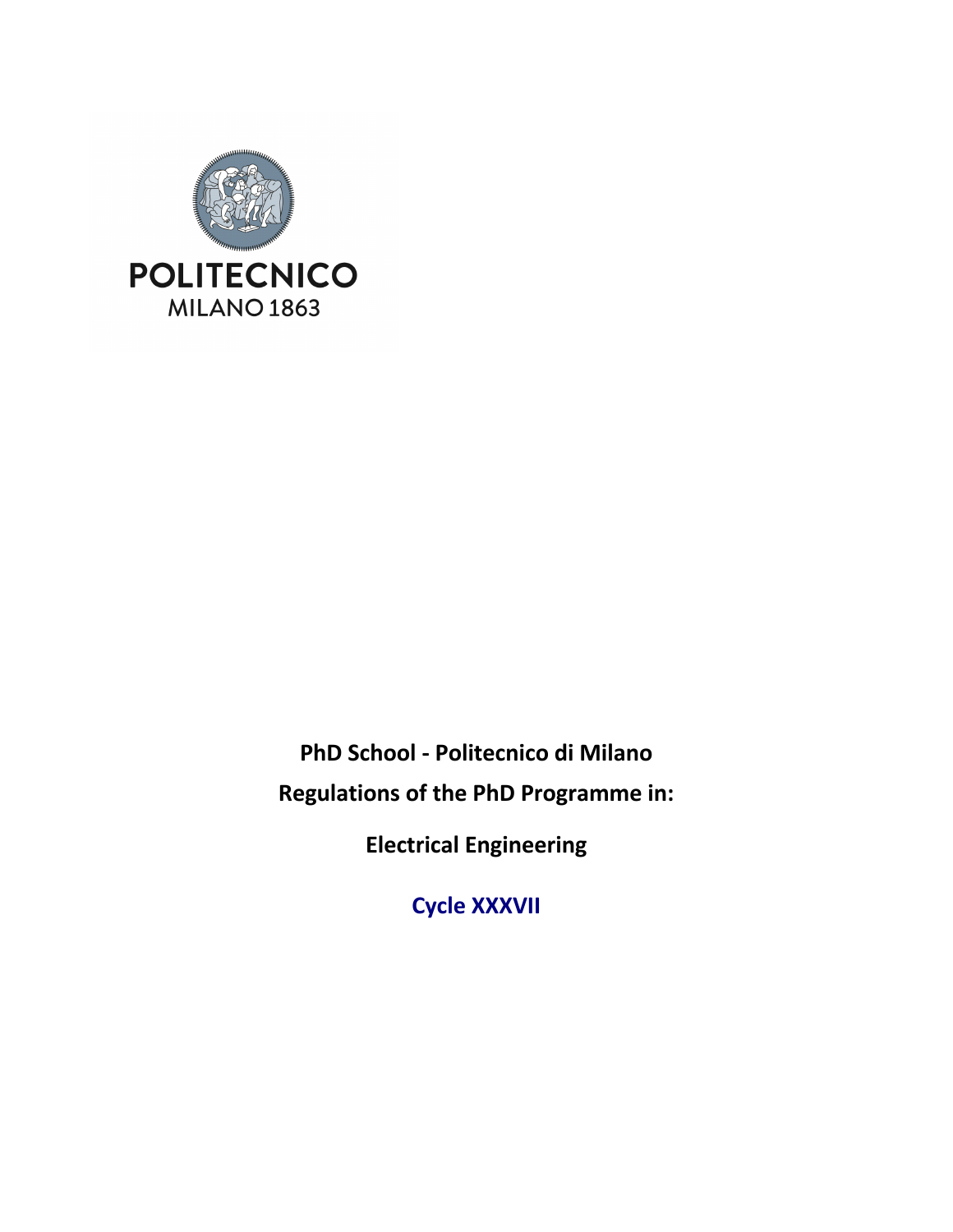## 1. General Information

PhD School - Politecnico di Milano

PhD Programme: Electrical Engineering

Course start: November 2021

Location of the PhD Programme: Milano Bovisa

Promoter Department: Department of Energy

Scientific Disciplinary Sectors

- ING-IND/31 + Electrical engineering
- ING-IND/32 + Power electronic converters, electrical machines and drives
- ING-IND/33 + Electrical power system
- ING-INF/07 + Electric and electronic measurements

PhD School Website: **http://www.polimi.it/phd** PhD Programme Website: **http://www.dottorato.polimi.it/en/phd-programmes/active-phdprogrammes/electrical-engineering/**

## 2. General presentation

*The PhD Programme in Electrical Engineering is based on both courses and research in any field of the Electrical Engineering: from electric power systems to electrical machines, drives and automation, from basic electromagnetics to electric measurements and signal processing. Research is carried out according to the guidance provided by the research groups at both the Department of Energy (DENG) and the Department of Electronics, Information and Bioengineering (DEIB), where the PhD student will be hosted. Courses are delivered at either the Bovisa or the Leonardo Campuses.*

*The Programme includes advanced training and research in the following fields:*

*A) Circuits and Electromagnetics: This field is meant to provide basic knowledge of methods in electrical engineering for power applications. Students are specifically trained to develop critical ability and*  innovative approaches. The training method encourages the development of discussion and debating *skills in a team environment.*

*The main research and training subjects are: nonlinear networks and periodic time-variant networks; analysis methods for three-phase and multiphase systems; switching circuits; electromagnetic field equations and numerical analysis; electromagnetic compatibility.*

*B) Power Systems: A PhD in the field of Power Systems deals with the following subjects: electrical energy production (e.g., frequency and voltage control, protections, renewable energy sources,*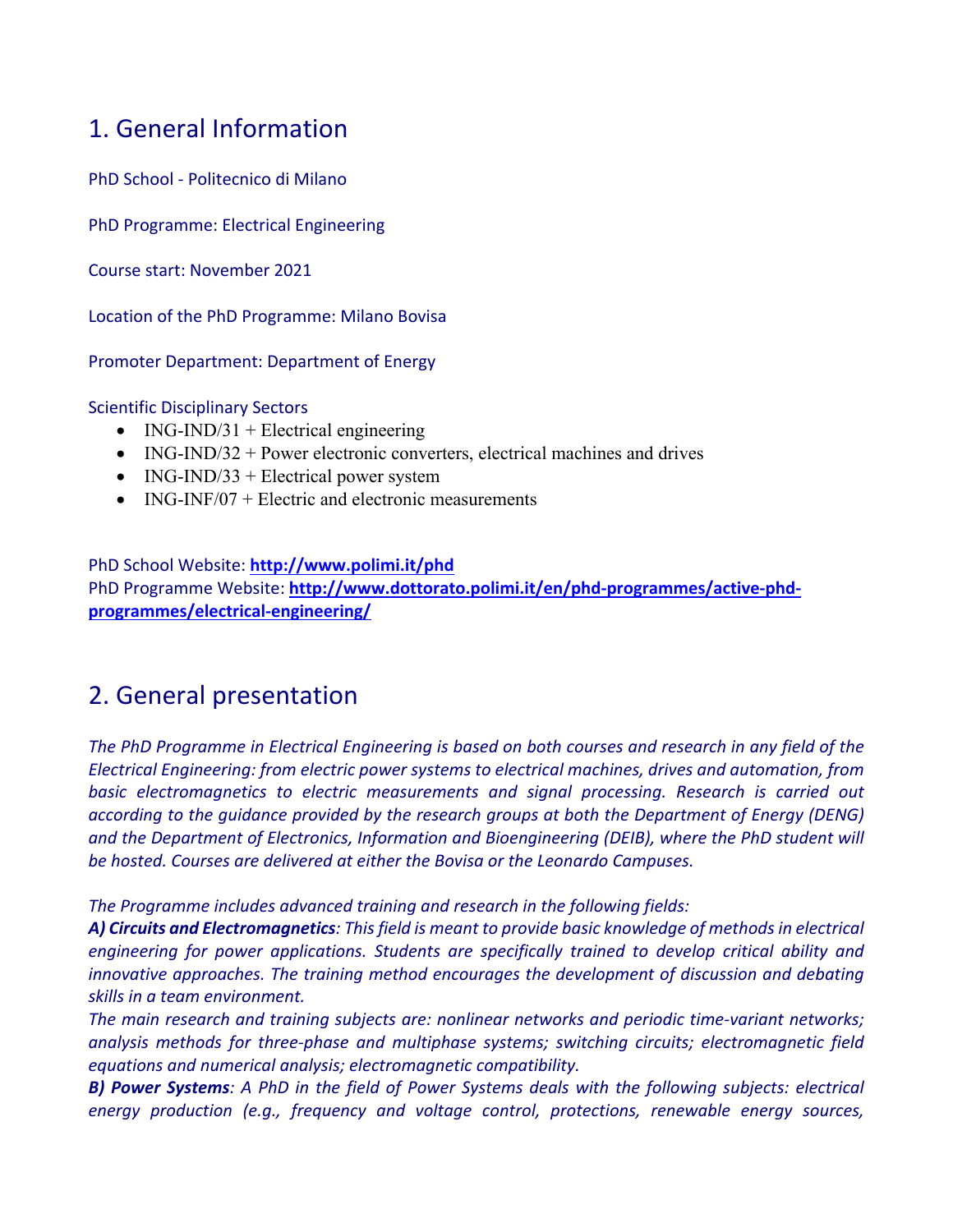*Dispersed Generation, Microgrids); electrical energy transmission (e.g., power system analysis, real and reactive power optimization, security and stability, integration of renewables); electricity markets (e.g., models, ancillary services, regulations); power quality and Smart Grids (e.g., harmonic distortion, active filters, UPS, interruptions and voltage dips, DC distribution), electric transportations.*

*C) Electric machines and drives: This research field is strictly related to the rising demand for improved machine and converter performance, in terms of low price, efficiency, robustness, dynamic response and drive control. This need leads to device optimization and improved design and testing criteria. Moreover, a system approach is required for accurate integration of technical and economic aspects.*

*The main subjects in this field are: new materials; novel magnetic structures; methodologies of model development for design and operating analysis; optimization procedures; finite elements code, simulation programs and environments for device study; control system definition.*

*D) Measurements: This research field concentrates on the fundamentals of metrology, particularly with respect to characterization of modern measurement systems based on complex digital signal processing structures. Some of the main subjects of study are: measurement methodology as it relates to power systems, including medium and high voltage systems and components, as well as both digital and analog signal processing. Methodologies and measurement systems associated with industrial automation and, in particular, microelectronic sensor applications, distributed structures and advanced methods and algorithms for maintenance-oriented diagnosis of complex systems are investigated in detail.*

*The PhD course is run by a Coordinator and a Faculty Board.* 

*The Coordinator chairs the Faculty Board, coordinates the preparation of the annual Educational Programme and organises the general educational activities of the PhD course (see Attachment A1). The Faculty Board is responsible for the Educational programme and for teaching and administrative activities related to the PhD course (see Attachment A2).*

### 3. Objectives

*The main objective of the PhD Programme is to allow a direct, immediate and suitable integration of PhDs in any research body such as an R&D department of a production or service company. A PhD in Electrical Engineering has a solid basic knowledge of mathematics and physics. This is essential, particularly for handling and understanding advanced tools and methods as well as for proper modelling, analysis and design of electrical engineering applications, with particular regard to power applications. A PhD in Electrical Engineering is well acquainted with circuits and electromagnetic fields as well as with methods and applications in the main disciplines of Basic Electrical Engineering, Power Systems, Electrical and Electronic Measurements, Converters, Machines and Electrical Drives. A strong link is already in place with the most important industrial companies in the field. The most significant part of the PhD Programme is the development of the research.*

## 4. Professional opportunities and job market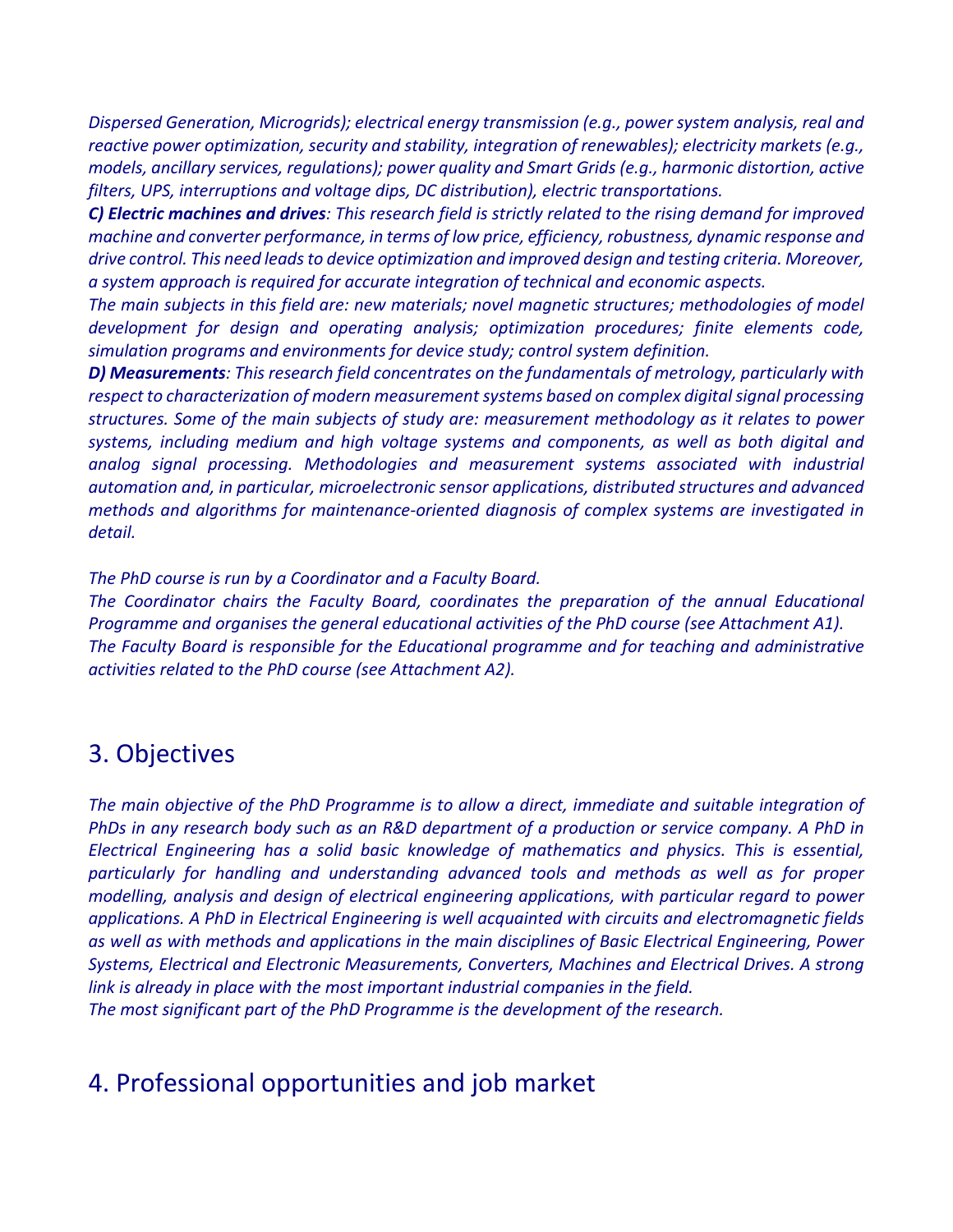*Currently, several high-level opportunities are provided to electrical engineers worldwide. The employment rate for MSc graduate in Electrical Engineering at Politecnico di Milano is very high: 90.2% in less than 6 months (data from Politecnico di Milano Career Service). As far as PhDs in Electrical Engineering are concerned, they are typically employed at*

- *Major research centres, including University and Academic institutions;*
- *R&D departments in public and private industry (e.g. manufacturers);*
- *Power generation, transmission and distribution departments;*
- *Engineering consultancy firms;*
- *Metrology reference institutes and certification laboratories;*
- *Process and transport automation areas;*
- *Public bodies such as Regulatory or Government agencies.*

*The PhD students' employment rate at Politecnico di Milano is 92.3% in 1-2 years.*

### 5. Enrolment

#### **5.1 Admission requirements**

Italian and International citizens can apply. They are requested to have graduated in accordance with the pre-existing laws D.M. 3.11.1999 n. 509, or to have a Master of Science degree in accordance with D.M. 3.11.1999 n. 509, or a Master of Science in accordance with D.M. 22.10.2004 n. 270, or similar academic title obtained abroad, equivalent for duration and content to the Italian title, with an overall duration of university studies of at least five years.

The certified knowledge of the English language is a requirement for admission. Please refer to the PhD School website for details.

The admission to the programmes will be established according to the evaluation of the candidates' curricula, motivation letters, and an illustrative report about the development of a possible PhD research, which candidates will send contextually with their application to the admission announcement.

Typically, in order to apply for the PhD Programme in Electrical Engineering, a MSc either in Engineering or in a Scientific field is request. Given the research topics investigated during the programme, the MSc in the following engineering fields are preferred: electrical, industrial, energy, computer, electronic. PhD students are required to work full time for their PhD.

#### **5.2 Admission deadlines and number of vacancies**

The number of positions is indicated in the Call for admission to the 37<sup>th</sup> PhD cycle Programmes: http://www.polimi.it/phd

Scholarships both on general and on specific themes are available, in accordance with what is specified in the call for admission.

Usually, a number of generic scholarships are available. However, depending on the requests from industry, scholarships on specific issues could be offered. They will be specified in the admission call. A number of agreements with many important technical universities in Europe and outside Europe is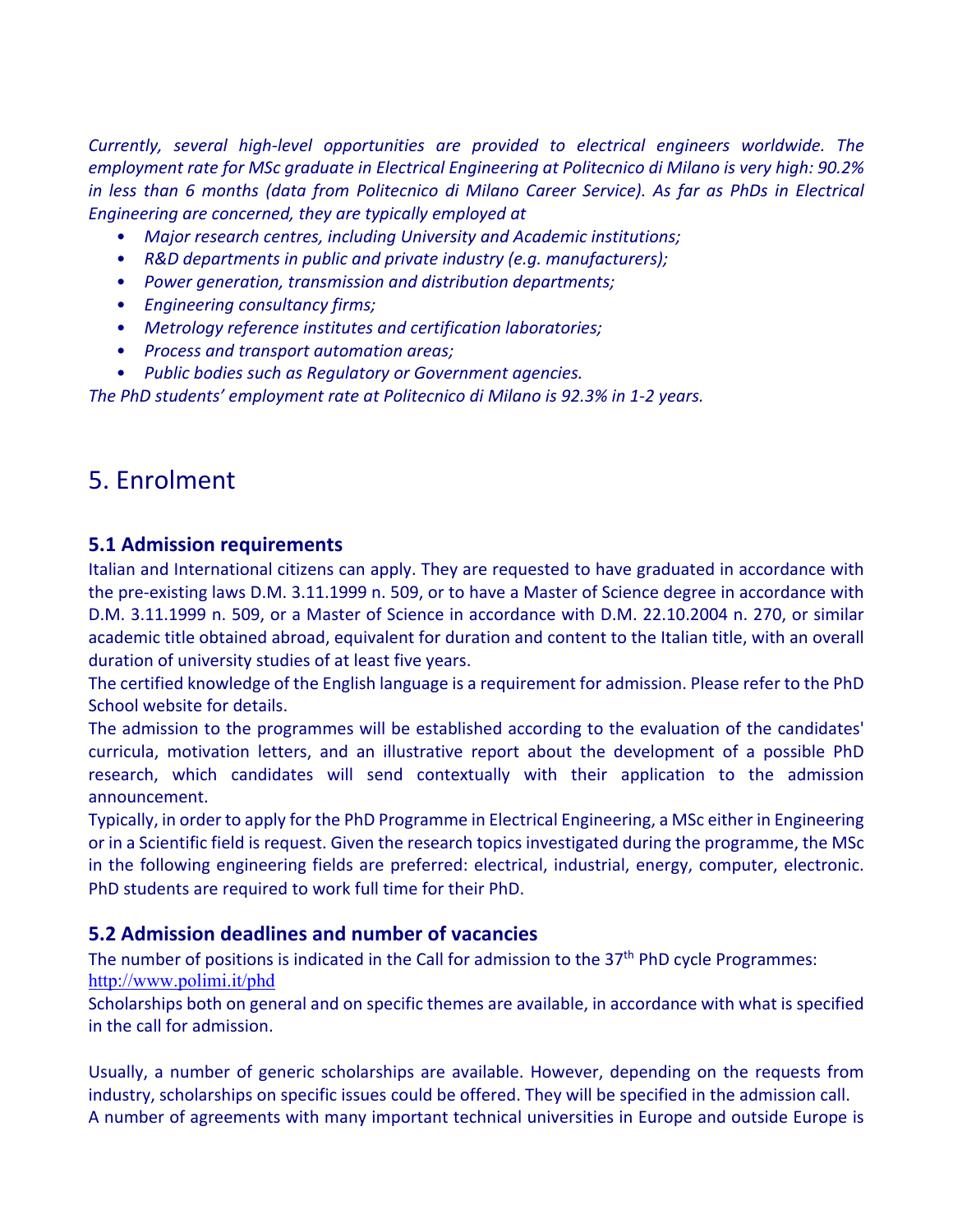also in place for student exchanges during the PhD: some students may get access to the PhD Programme at Politecnico di Milano by applying for such agreements.

## 6. Contents

#### **6.1 Requirements for the PhD title achievement**

The achievement of the PhD title in Electrical Engineering requires a study and research activity of at least three years equivalent of full time study, research and development of PhD thesis.

PhD candidates in Electrical Engineering must earn a minimum of 30 course credits (see paragraph 6.3 below), and to continuously conduct studies and research.

At the beginning of the course, the Faculty Board assigns a tutor to each PhD candidate to supervise and assist him/her in the overall training programme. The tutor shall be a professor belonging to the Faculty Board. The tutors assist the candidates in the choice of courses to be included in the study plan, which is eventually submitted for approval to the Coordinator of the PhD Programme (see also section 6.4 below).

The Faculty Board may assign extra course credits to one or more candidates, in case they need to complete their preparation in specific topics, relevant for their research projects.

#### **6.2 Research development**

The main aim of all Politecnico di Milano PhD programmes is the development in the candidates of a research-oriented mind-set, with expertise and skills in a specific research topic. To this end, candidates develop a problem-solving capability in complex contexts, including the capacity of performing deep problem analysis, identifying original solutions, and evaluating their applicability in practical contexts.

These skills provide the PhD candidates with major opportunities of development in their research both in the academic field, and in public and private organisations.

PhD candidates are requested to develop an original research contribution. The PhD thesis must thus contribute to increase the knowledge in the candidate's research field. Besides, it has to be coherent with the research topics developed in the Department where the PhD Programme is carried out.

The original research results are collected in the PhD thesis, where the candidate's contribution is put in perspective with respect to the research state of the art in the specific research field.

The PhD research is developed under the guidance of a supervisor, who supports the candidate in the setting-out and in the everyday activities related to the thesis development. The supervisor is not necessarily a member of the Faculty Board, and may also belong to an institution different from Politecnico di Milano. The supervisor can be supported by one or more co-supervisors.

Further activities intended to develop the candidate's personal skills and research expertise are encouraged during the PhD path.

Candidates must acquire the capability to present and discuss their work in their research community. Consequently, both the participation to international conferences and the publication of the research results in peer-reviewed journals are encouraged.

The PhD programme favors the candidates' research interactions with other groups in their research field, preferably abroad. Research visits of at least three months are strongly encouraged, as through them the candidates may acquire further skills to develop their research work and thesis.

The duration of the programme is normally three years.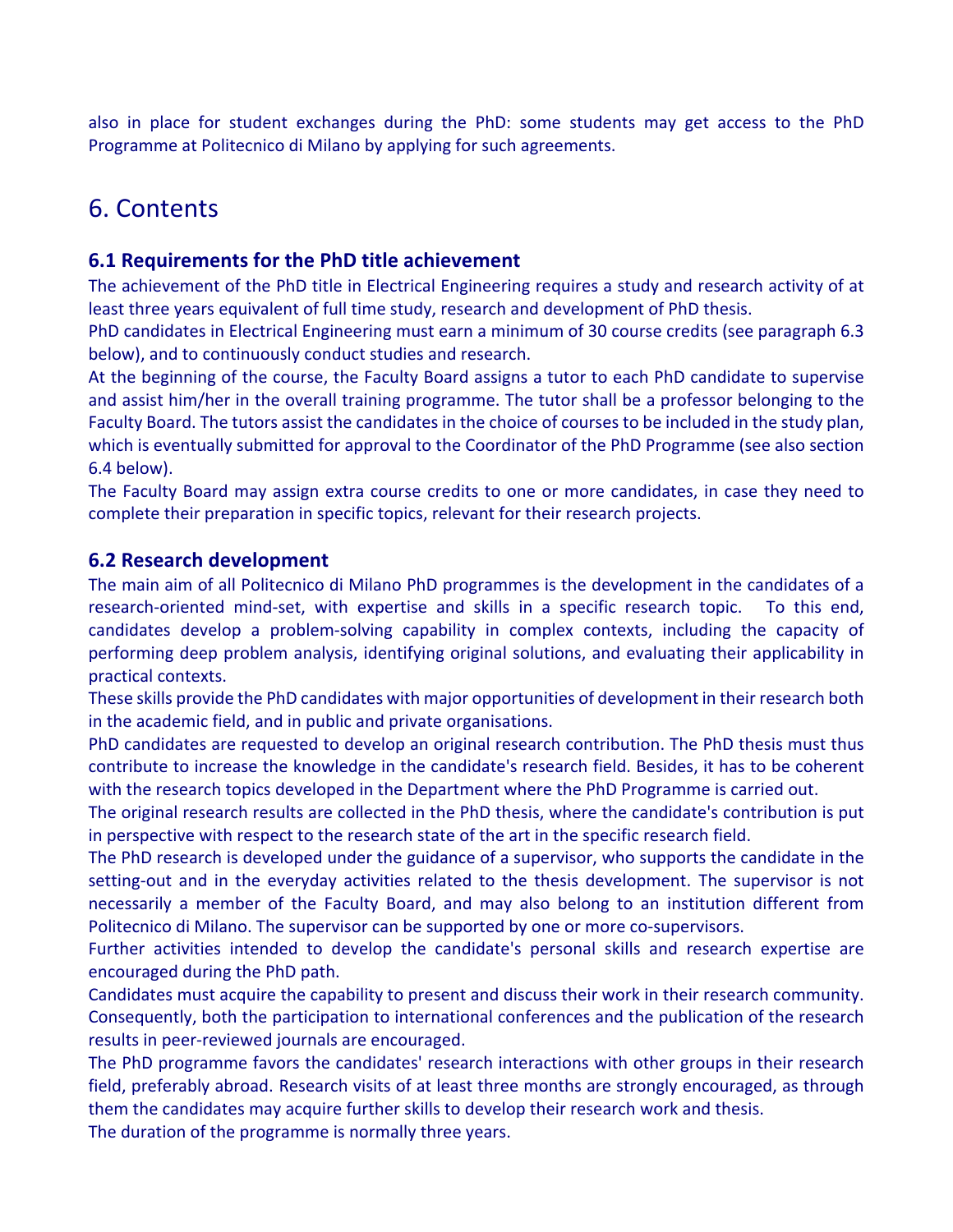#### **6.3 Objectives and general framework of the teaching activities**

The PhD Programmes and the PhD School activate teaching forms of different kind and credit value, including courses, seminars, project workshops, laboratories. Teaching activities both cover the basic research issues (problems, theories, methods), which represent the founding element of the PhD Programme and identify clearly its cultural position, and deepening in a specialist way some research issues connected with the problems developed in the theses.

Lessons are usually held in English, except when indicated otherwise. The PhD programme includes at least one complete path delivered in English language.

Structured teaching activities allow to earn ECTS credits. Other activities, typically specialised and for which it is difficult to evaluate the learning and its quantification, fall within the scientific activities of which the Faculty Board takes into account in the overall evaluation, but they do not allow to earn ECTS.

The PhD School of Politecnico di Milano proposes a set of courses aiming to train the PhD candidates in soft and transferable skills. The skills and abilities provided by these courses are expected to help candidates across different areas of their careers in order to respond to the rapidly evolving needs of the global economy and society at large. The PhD School courses activated for the 2021-2022 Academic Year are summarized in the following table.

| <b>Course name</b>                                                                                                                                                                              | Professor               |
|-------------------------------------------------------------------------------------------------------------------------------------------------------------------------------------------------|-------------------------|
| <b>Advanced Interaction Skills for Academic Professionals</b>                                                                                                                                   | Michela Arnaboldi       |
| Approaches to Resilience: Social, Economic, Environmental and Technological Challenges<br>of Contemporary Human Settlements. Modeling and Automated Verification of Real-Time<br><b>Systems</b> | Alessandro Balducci     |
| Communication Strategies That Score in Worldwide Academia                                                                                                                                       | Emanuela Jacchetti      |
| <b>English For Academic Communication</b>                                                                                                                                                       | Paolo Biscari           |
| Epistemology of Scientific and Technological Research (Technologies Reshaping Humans)                                                                                                           | Simona Chiodo           |
| Ethical Aspects of Research on Dual-Use Technologies                                                                                                                                            | Pierangelo Masarati     |
| <b>Ethics in Research</b>                                                                                                                                                                       | Andrea Aliverti         |
| <b>European Culture</b>                                                                                                                                                                         | Lorenzo Cardilli        |
| <b>Introduction to Academic Research</b>                                                                                                                                                        | Paolo Gaetano Volontè   |
| Laboratorio di insegnamento a classi numerose                                                                                                                                                   | <b>Maurizio Zani</b>    |
| La comunicazione nella scienza                                                                                                                                                                  | Anna Maria Paganoni     |
| Power of Images and Visual Communication for Research Dissemination                                                                                                                             | Maria Pompeiana Iarossi |
| Practicing Research Collaboration / La pratica della collaborazione nella Ricerca                                                                                                               | Silvia Luisa Pizzocaro  |
| <b>Professional Communication</b>                                                                                                                                                               | Nicoletta Di Blas       |
| <b>Project Management (In Action)</b>                                                                                                                                                           | <b>Mauro Mancini</b>    |
| Science, Technology, Society and Wikipedia                                                                                                                                                      | <b>Guido Raos</b>       |
| Scientific Reasoning: Philosophy, Logic and Applications                                                                                                                                        | Giovanni Valente        |
| <b>Strengthening Critical Spatial Thinking</b>                                                                                                                                                  | Simonetta Armondi       |
| Sulla responsabilità della Tecnica                                                                                                                                                              | Paolo Maria Ossi        |
| Sustainability Metrics, Life Cycle Assessment and Environmental Footprint                                                                                                                       | Monica Lavagna          |
| Teaching Methodologies, Strategies and Styles                                                                                                                                                   | Susanna Sancassani      |
| The Copernicus Green Revolution for Sustainable Development                                                                                                                                     | <b>Marco Gianinetto</b> |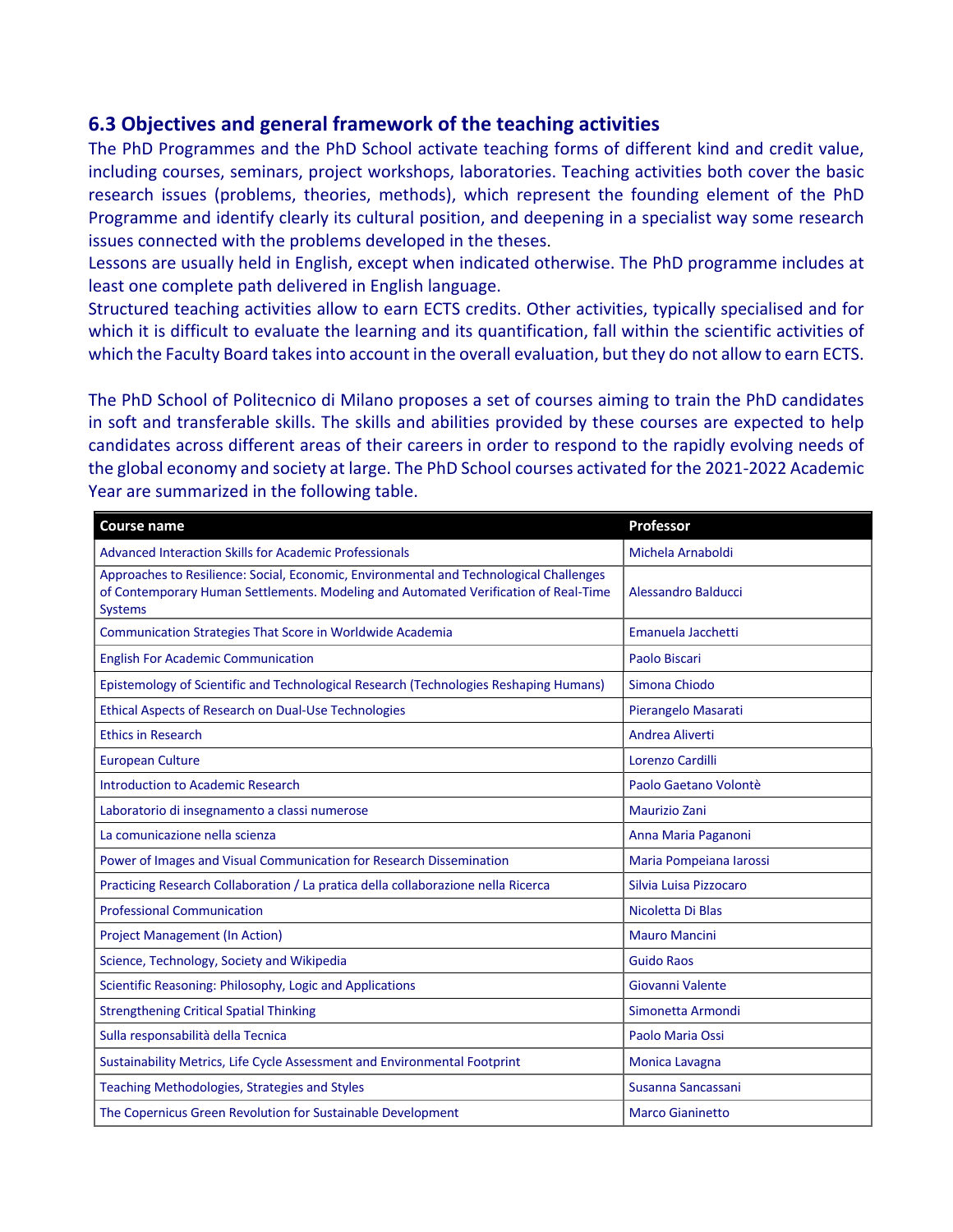At least 10 of the 30 course credits that each candidate is required to earn shall be obtained through soft and transferable skills courses organized by the PhD School.

During the first two years, PhD Students must select PhD level courses relevant to their research and pass the corresponding exams, thus acquiring at least 30 ECTS.

- PhD level courses can be chosen among the courses offered by
- the PhD Programme in Electrical Engineering;
- the PhD School of Politecnico di Milano;
- other PhD Programmes at Politecnico di Milano;
- other "Summer Schools" or Courses equivalent to the above PhD level, to be a priori evaluated by the Academic Board.

In any case, a final exam is mandatory for the acquisition of the ECTS pertaining to a course.

Each course will be suitably advertised in terms of dates, programs, schedule, evaluation, etc. on the website of the PhD Programme.

The tables below summarize the candidate's path (as regards coursework activities). At the same time, the programme foresees that the candidates are devoted to research activity in a continuous way, following the lead of their supervisors, and of the Faculty Board.

| <b>First/Second Year</b> |  |  |  |
|--------------------------|--|--|--|
|--------------------------|--|--|--|

| <b>Courses</b>            | <b>Possible</b><br>details or<br>reference to<br>following<br>tables | <b>Number</b><br>оf<br>(min-<br>credits<br>max | <b>Note</b>                       |
|---------------------------|----------------------------------------------------------------------|------------------------------------------------|-----------------------------------|
| <b>PhD School Courses</b> |                                                                      | 10                                             |                                   |
| <b>Courses</b>            | <b>Table A</b>                                                       | $10 - 20$                                      |                                   |
| characterising<br>the     |                                                                      |                                                |                                   |
| <b>PhD Programme</b>      |                                                                      |                                                |                                   |
| <b>Other PhD courses</b>  | <b>Table C</b>                                                       | $0 - 10$                                       | Only if a final exam is<br>passed |

#### *Third year*

In the third year the candidate should be devoted entirely to the research and to the development of the PhD thesis.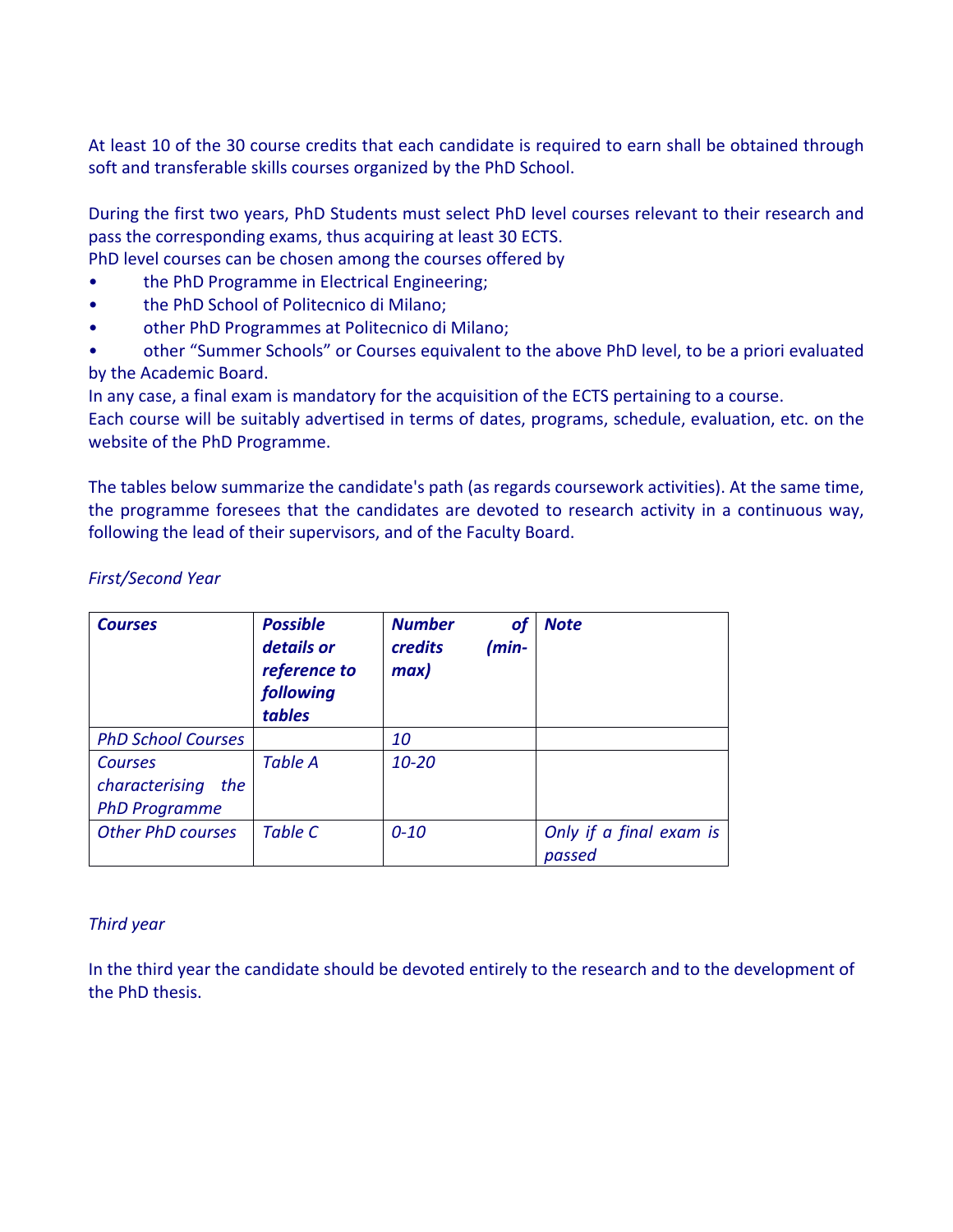#### **PhD Course List**

**A)** The PhD Programme in Electrical Engineering organises the **Characterising Courses** listed in table A.

For the admission to the final exam the acquisition of at least 10 credits in this list is mandatory. Every year the PhD Programme in Electrical Engineering guarantees the availability of courses for at least 20 ECTS.

For the admission to the second year, at least 10 ECTS must be acquired during the first year.

**B)** The PhD School organises every year general and Interdoctoral courses. The acquisition of **at least 10 credits** is **mandatory** among the courses of B type*.* The list of PhD courses organized by the PhD School is available at the website http://www.dottorato.polimi.it/en/during-your-phd/phd-school-courses

#### **C) Other PhD courses**

PhD courses can be taken from other PhD Programmes at Politecnico di Milano or from well-known universities or research/training institutions; according to the PhD Regulations of the Politecnico di Milano, these must be PhD-level Courses. Prior approval of the Supervisor, of the Tutor and of the Coordinator of the Academic Board is mandatory. To obtain such approval, the PhD student must present the detailed course program, the timetable and the list of lecturers. To obtain registration of ECTS, a final exam must be taken at the Institution offering the Course.

An example of such courses are summer schools for PhD students organized by certain research groups in Italy, listed in Table C.

#### **PREPARATORY COURSES** (only if foreseen)

If the supervisor and the tutor find it useful or necessary that the candidate attends preparatory courses (chosen among the activated courses at the Politecnico di Milano) the Faculty Board of the PhD programme may assign some extra-credits to be acquired to complete the training path. The credits acquired in this way will be considered as additional, in relation to the mandatory credits to be acquired with the PhD courses.

#### **SPECIALISTIC COURSES, LONG-TRAINING SEMINARS**

The attendance of Specialist Courses, Workshops, Schools, Seminars cycles is strongly encouraged and (if these seminars, workshops are certified and evaluated) may permit to acquire credits according the modalities established by the Faculty Board and previous approval of the study plan submitted by the candidate. These courses and workshops can be inserted in the study plan, even if they are not evaluated (and therefore not qualified as credits), as optional "additional teaching".

The scheduled course planning for the academic year 2021-2022 and 2022-2023 follows. Other courses may be activated during the year. In this case the candidates will be promptly informed, and will be allowed to insert these new courses in their study plan.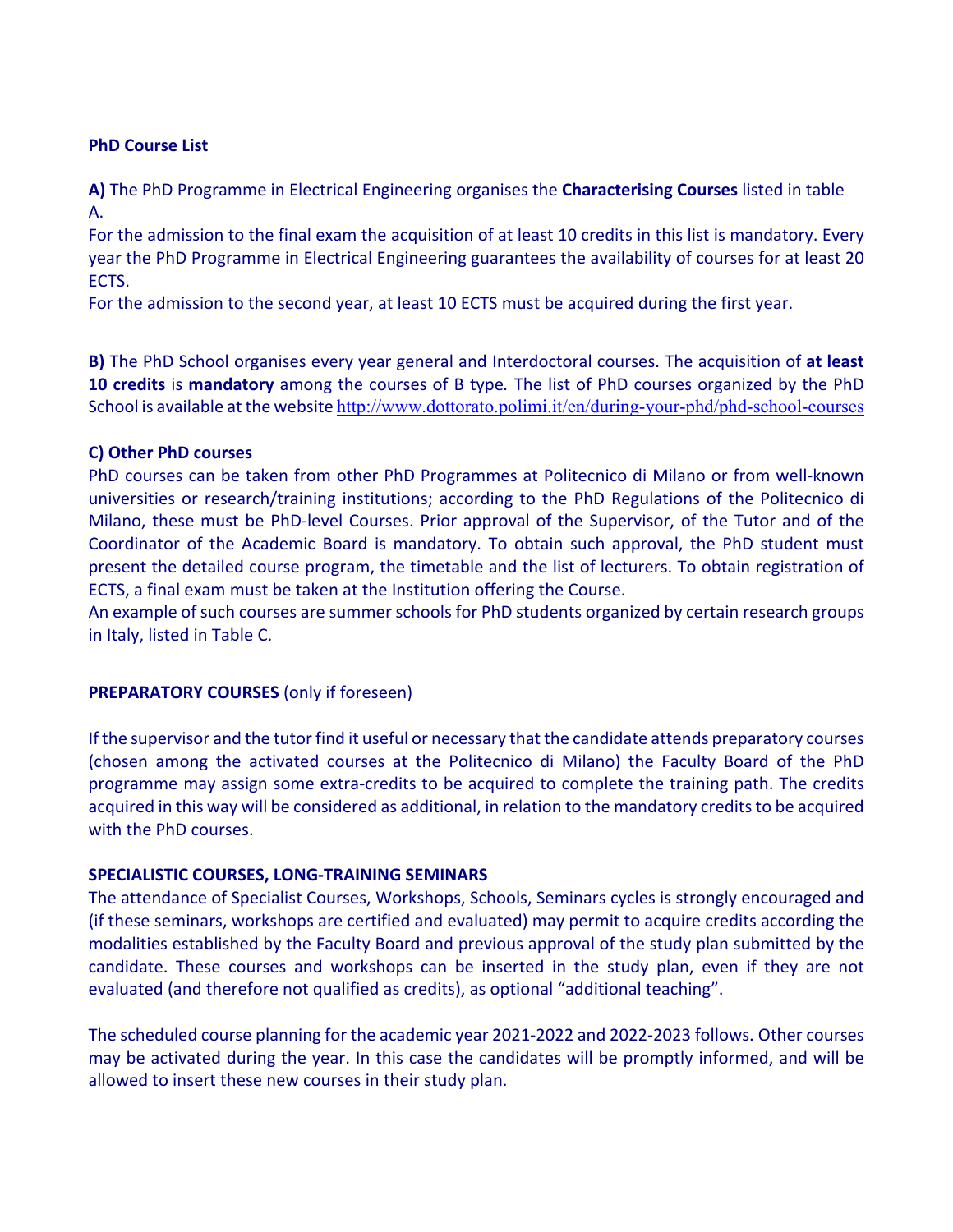#### **Table A: PHD COURSES CHARACTERISING THE PHD PROGRAMME**

| <b>SSD</b> | <b>Name of the Course</b>                                                                                                         | <b>Professor</b>            | A.A./Semester | <b>Language</b> | <b>Credits</b> |
|------------|-----------------------------------------------------------------------------------------------------------------------------------|-----------------------------|---------------|-----------------|----------------|
| ING-IND/31 | <b>Engineering applications of</b><br>electric systems simulation                                                                 | Giambattista<br>Gruosso     | 2022/23       | <b>EN</b>       | 5              |
| ING-IND/31 | <b>Electromagnetic Compatibility:</b><br>Theory and System<br>Optimization                                                        | <b>Riccardo Zich</b>        | 2021/22       | <b>EN</b>       | 5              |
| ING-IND/32 | Modelling, Control and<br>Management of integrated<br>electromechanical drives                                                    | Francesco<br>Castelli Dezza | 2022/23       | <b>EN</b>       | 5              |
| ING-IND/33 | Stability and control of<br><b>Nonlinear Energy Systems</b>                                                                       | Claudio<br>Cañizares        | 2021/22       | <b>EN</b>       | 5              |
| ING-IND/33 | Smart grid technical and<br>regulatory issues: DG<br>integration and<br>advanced network<br>management                            | <b>Maurizio</b><br>Delfanti | 2022/23       | <b>EN</b>       | 5              |
| ING-IND/33 | Electric mobility: technologies,<br>experiences and future trends                                                                 | Dario Zaninelli             | 2022/23       | <b>EN</b>       | 5              |
| ING-INF/07 | Advanced architectures and<br>methods for digital signal<br>processing applied to<br>measurements                                 | Alessandro<br>Ferrero       | 2021/22       | <b>EN</b>       | 5              |
| ING-INF/07 | <b>Estimation and forecasting in</b><br>power systems                                                                             | Gabriele<br>D'Antona        | 2021/22       | <b>EN</b>       | 5              |
| ING-INF/07 | The validation of the<br>experimental data: tracing<br>measurement results back to<br>the International System of<br><b>Units</b> | Alessandro<br>Ferrero       | 2022/23       | <b>EN</b>       | 5              |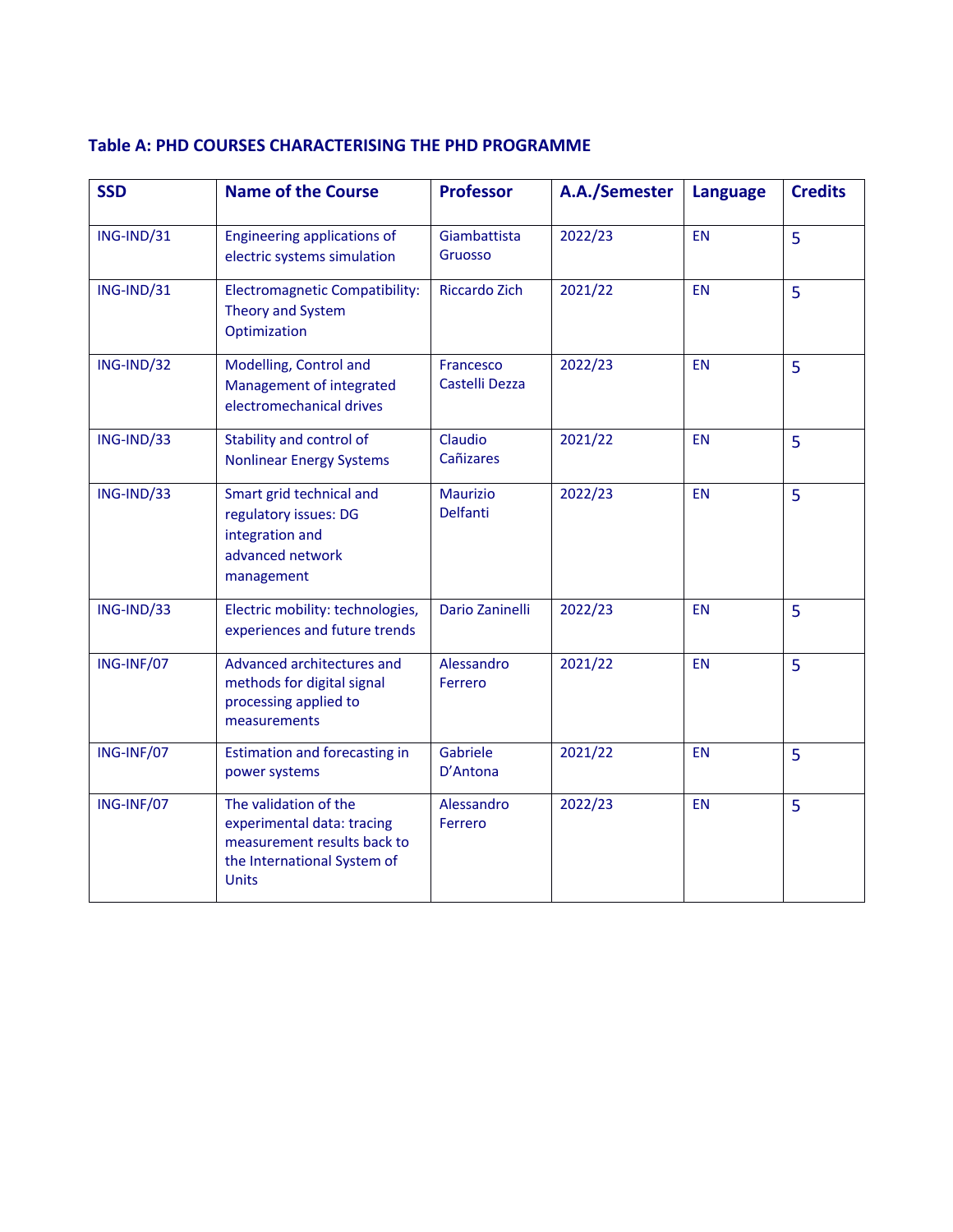#### **Table C OTHER PhD COURSES**

| <b>SSD</b>               | <b>Name of the Course</b>                                                                                           | <b>Semester</b> | <b>Credits</b> |
|--------------------------|---------------------------------------------------------------------------------------------------------------------|-----------------|----------------|
| ING-INF/07               | PhD Summer School "Italo Gorini"                                                                                    | Summer          | 5              |
| ING-IND/32ING-<br>IND/33 | School:<br>PhD<br>European<br>Power<br>Electronics, Electrical Machines, Energy<br><b>Control and Power Systems</b> | <b>Spring</b>   |                |
| ING-IND/31               | di<br><b>Scuola</b><br><b>Nazionale</b><br>Dottorandi<br>Elettrotecnica Ferdinando Gasparini                        | Summer          |                |

#### **6.4 Presentation of the study plan**

PhD candidates must submit a study plan, which may be revised periodically (approximately every three months), in order to adequate them to possible changes in the course list, or to needs motivated by the development of their PhD career. The study plans must be approved by the PhD programme Coordinator, according to the modalities established by the Faculty Board of the PhD Programme itself.

#### **6.5 Yearly evaluations**

Candidates present their work to the Faculty Board at least once a year. In particular, the candidates must pass an annual evaluation in order to be admitted to the following PhD year. The third year evaluation establishes the candidate's admission to the final PhD defense.

As a result of each annual evaluation, the candidates who pass the exam receive an evaluation (A/B/C/D) and may proceed with the enrolment at the following year. Candidates who do not pass the exam are qualified either as "Repeating candidate"(Er) or "not able to carry on with the PhD (Ei)". In the former case (Er), the candidates are allowed to repeat the PhD year at most once. The PhD scholarships – if any –are suspended during the repetition year. In the latter case (Ei) the candidates are excluded from the PhD programme and lose their scholarships – if any.

In case the Faculty Board holds appropriate to assign directly an exclusion evaluation (Ei) without a previous repetition year, the request must be properly motivated, and validated by the PhD School. After the final year, candidates who have achieved sufficient results but need more time to conclude

their research work and write their thesis, may obtain the admission to a further year.

#### **6.6 PhD thesis preparation**

The main objective of the PhD career is the development of an original research contribute. The PhD thesis is expected to contribute to the advance of the knowledge in the candidate's research field.

The PhD study and research work is carried out, full time, during the three years of the PhD course. Stages or study periods in (Italian or International) companies or external Institutions may complete the candidate's preparation.

The resulting theses need to be coherent with the research issues developed in the Department where the PhD programme is developed.

The candidate must present an original thesis, discuss its contribution to the state of the art in the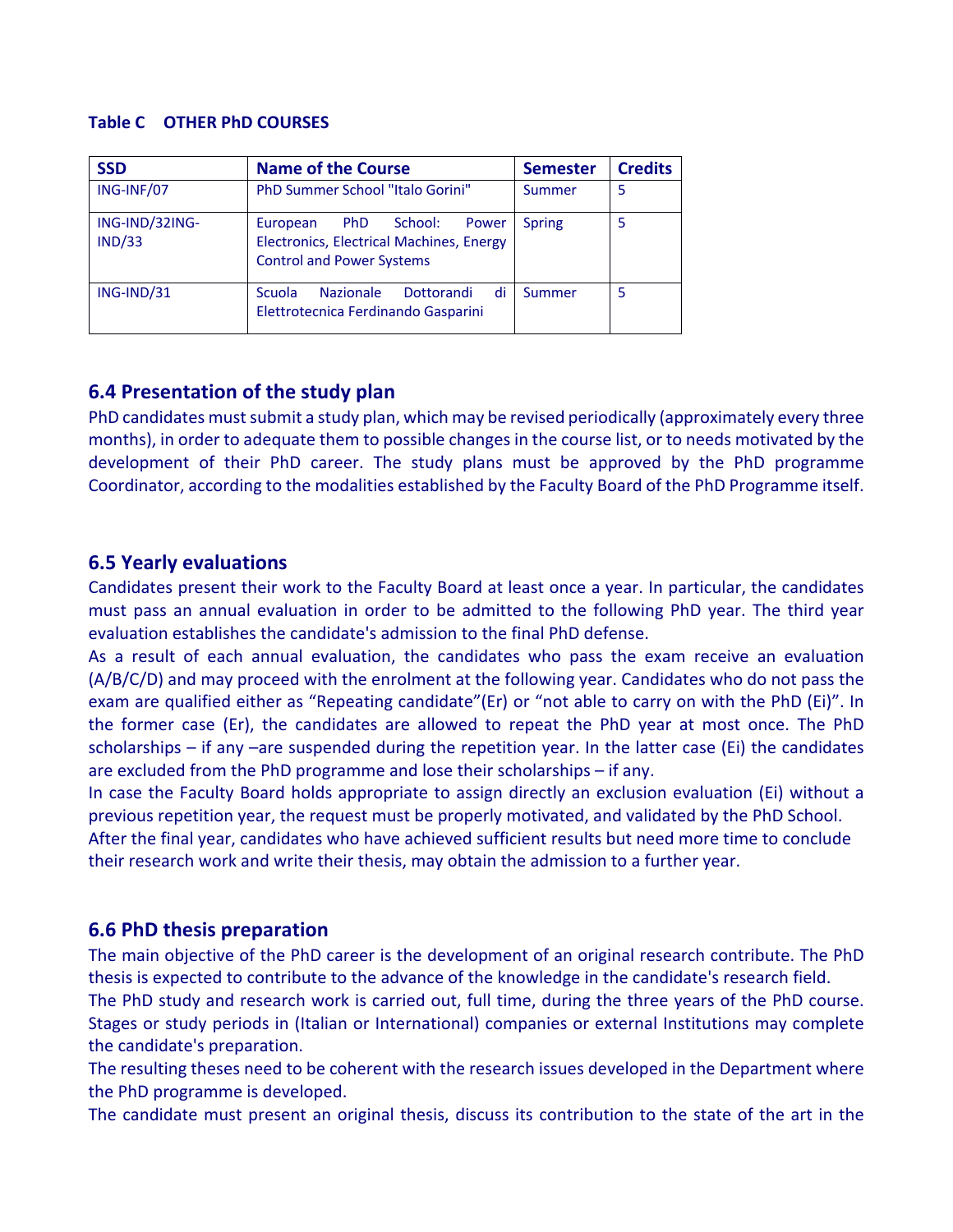research field in the research community.

The PhD research is developed following the lead of a supervisor, who supports the candidate in the setting out and in the everyday activities regarding the thesis development.

At the conclusion of the PhD studies, the Faculty Board evaluates the candidates. Candidates who receive a positive evaluation submit their theses to two external reviewers for refereeing. If the evaluation provided by the reviewers is positive (o after the revisions required by the external reviewers), the candidates defend their thesis in a final exam, in front of a Committee composed of three members (at least two of which must be external experts).

### 7. Laboratories, PhD Secretary Services

Each PhD Student will carry out his/her research exploiting all available facilities of the research group he/she belongs to and all facilities made available by the Departments.

Each PhD Student will have at his/her disposal an office, a personal desk, computing facilities, access to the Politecnico di Milano libraries and electronic resources and, if necessary, to laboratories, instrumentation and machines.

The Secretariat of the PhD in Electrical Engineering is available at the Department of Energy.

### 8. Internationalisation and inter-sectoriality

Carrying out study and research activities at external laboratories is strongly recommended. Politecnico di Milano supports joint PhD paths with International Institutions, as well as Joint and Double PhD programmes. Further information is available on the PhD School website and on the PhD programme website.

More specifically, the PhD programme in Electrical Engineering collaborates with Xi'an Jiaotong University (Cina), Queensland University of Technology (Australia), Technion – Israel Institute of Technology (Israel), The University of Danang (Vietnam), Communauté Université Grenoble Alpes (France), Doshisha University (Japan)), University of Applied Sciences and Arts of Southern Switzerland (SUPSI).

Interaction with and exposure to non-academic sectors provides significant benefits to doctoral candidates as well as to research and innovation intensive employment sectors. Direct exposure to the challenges and opportunities in non-academic sectors of the economy and society at large is fostered by networking, connectivity, inter-sectoral mobility and wide access to knowledge. In particular, the PhD programme in Electrical Engineering collaborates with the following Industrial partners: ABB (Italy and Switzerland), Fichtner (Germany), Schaffner (Switzerland), Engie-EPS (Italy), Leonardo (Italy), Ricerca sul Sistema Energetico - RSE (Italy).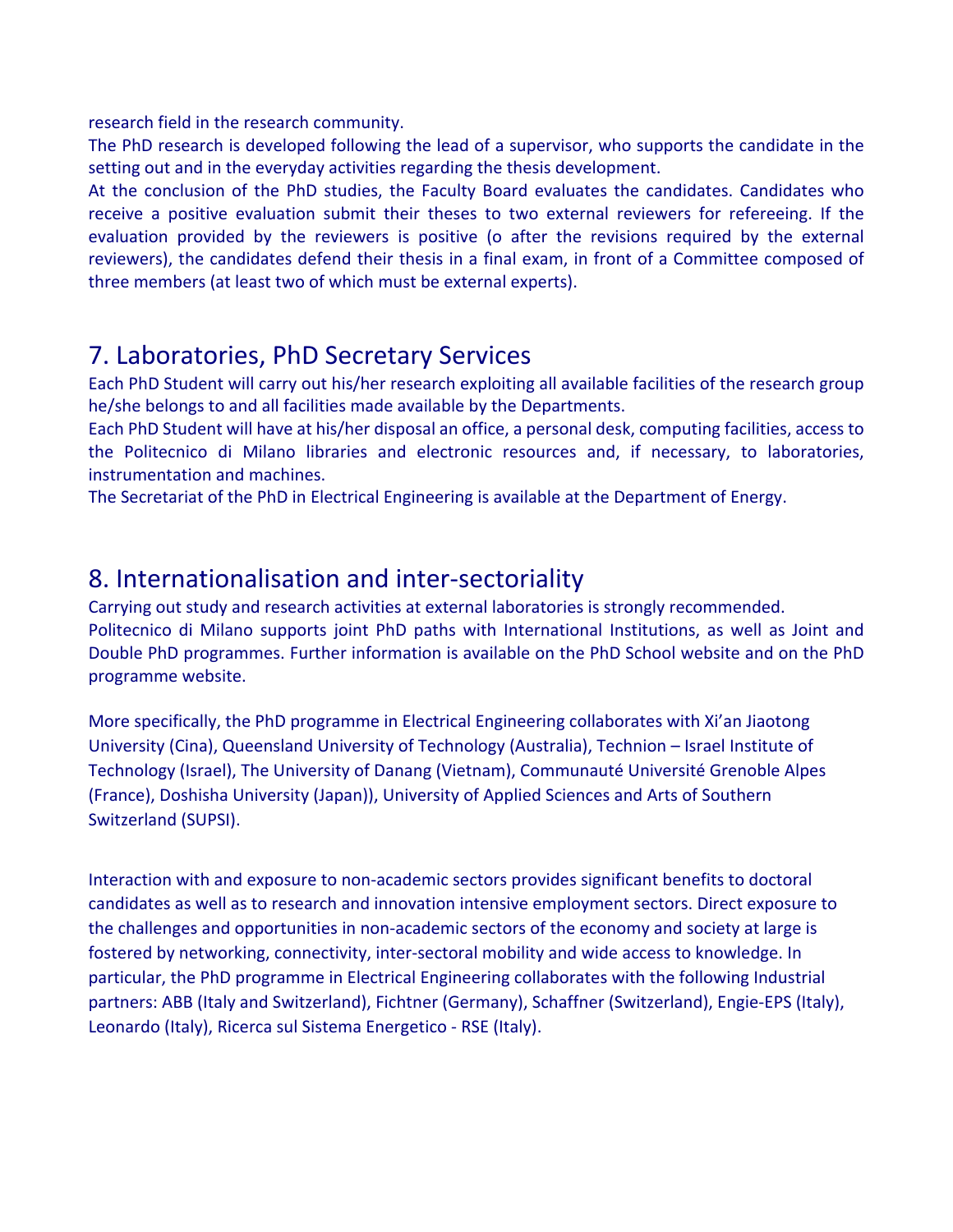## Attachment A1 – PhD Programme Coordinator

Gabriele D'Antona received the M.Sc. degree in Electrical Engineering and the Ph.D. degree in Electrical Engineering from Politecnico di Milano in 1989 and 1994, respectively. He was with the Joint European Torus Laboratory, Abingdon, U.K., from 1990 to 1996. From 1996 to 2007, he was with the Department of Electrical Engineering, Politecnico di Milano, where he became an Associate Professor of Electrical and Electronic Measurements in 2002. Since 2008, he has been with the Electrical Engineering Division, Department of Energy, Politecnico di Milano. His current research interests are principally concerned with design and development of measurement systems for the diagnosis and control of power systems and components. The research activity is documented by more than 150 papers published in national and international journals or presented at national or international conferences.

He has been involved in 28 National and International research programs financed by public bodies, for 21 of them being the scientific coordinator. He has also co-ordinated 13 research projects with private companies.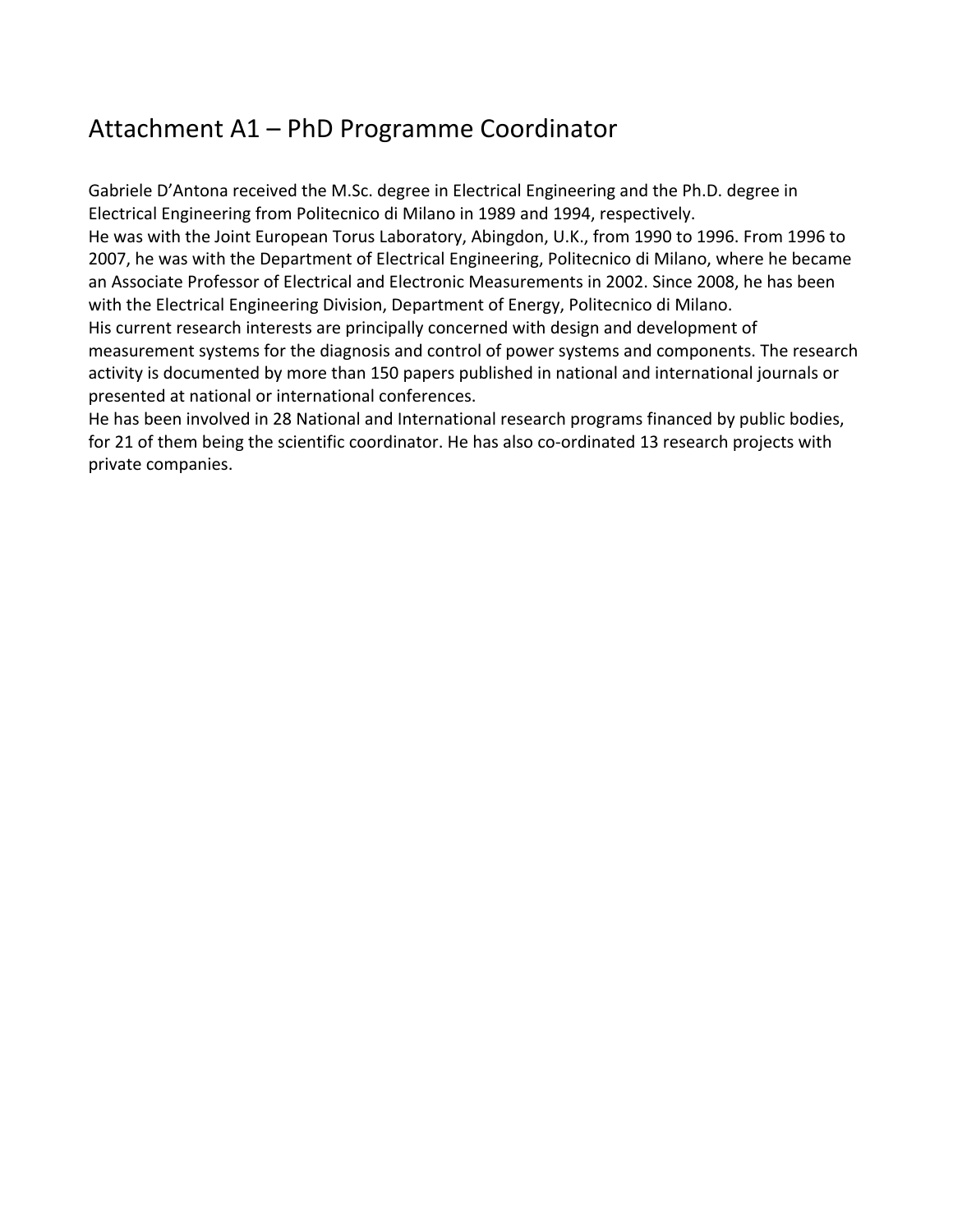# Attachment A2 – PhD Faculty Board

| <b>Name</b>                        | <b>Affiliation</b>                                        | <b>Scientific</b><br><b>Disciplinary Sector</b> |
|------------------------------------|-----------------------------------------------------------|-------------------------------------------------|
| D'Antona Gabriele<br>(coordinator) | Department of Energy                                      | ING-INF/07                                      |
| Berizzi Alberto                    | Department of Energy                                      | ING-IND/33                                      |
| <b>Brenna Morris</b>               | Department of Energy                                      | ING-IND/33                                      |
| Castelli Dezza<br>Francesco        | Department of Mechanical Engineering                      | ING-IND/32                                      |
| Cristaldi Loredana                 | Department of Electronics, Information and Bioengineering | ING-INF/07                                      |
| Di Gerlando<br>Antonino Claudio    | Department of Energy                                      | ING-IND/32                                      |
| Faranda Roberto<br>Sebastiano      | Department of Energy                                      | ING-IND/33                                      |
| Ferrero Alessandro                 | Department of Electronics, Information and Bioengineering | ING-INF/07                                      |
| Foiadelli Federica                 | Department of Energy                                      | ING-IND/33                                      |
| Grassi Flavia                      | Department of Electronics, Information and Bioengineering | ING-IND/31                                      |
| Grillo Samuele                     | Department of Electronics, Information and Bioengineering | ING-IND/33                                      |
| Grimaccia Francesco                | Department of Energy                                      | ING-IND/31                                      |
| Gruosso<br>Giambattista            | Department of Electronics, Information and Bioengineering | ING-IND/31                                      |
| Leva Sonia                         | Department of Energy                                      | ING-IND/31                                      |
| Merlo Marco                        | Department of Energy                                      | ING-IND/33                                      |
| Mussetta Marco                     | Department of Energy                                      | ING-IND/31                                      |
| Norgia Michele                     | Department of Electronics, Information and Bioengineering | ING-INF/07                                      |
| Perini Roberto                     | Department of Energy                                      | ING-IND/32                                      |
| Piegari Luigi                      | Department of Electronics, Information and Bioengineering | ING-IND/32                                      |
| Pignari Sergio<br>Amedeo           | Department of Electronics, Information and Bioengineering | ING-IND/31                                      |
| Spadacini Giordano                 | Department of Electronics, Information and Bioengineering | ING-IND/31                                      |
| Toscani Sergio                     | Department of Electronics, Information and Bioengineering | ING-INF/07                                      |

### Description of the composition of the Faculty Board